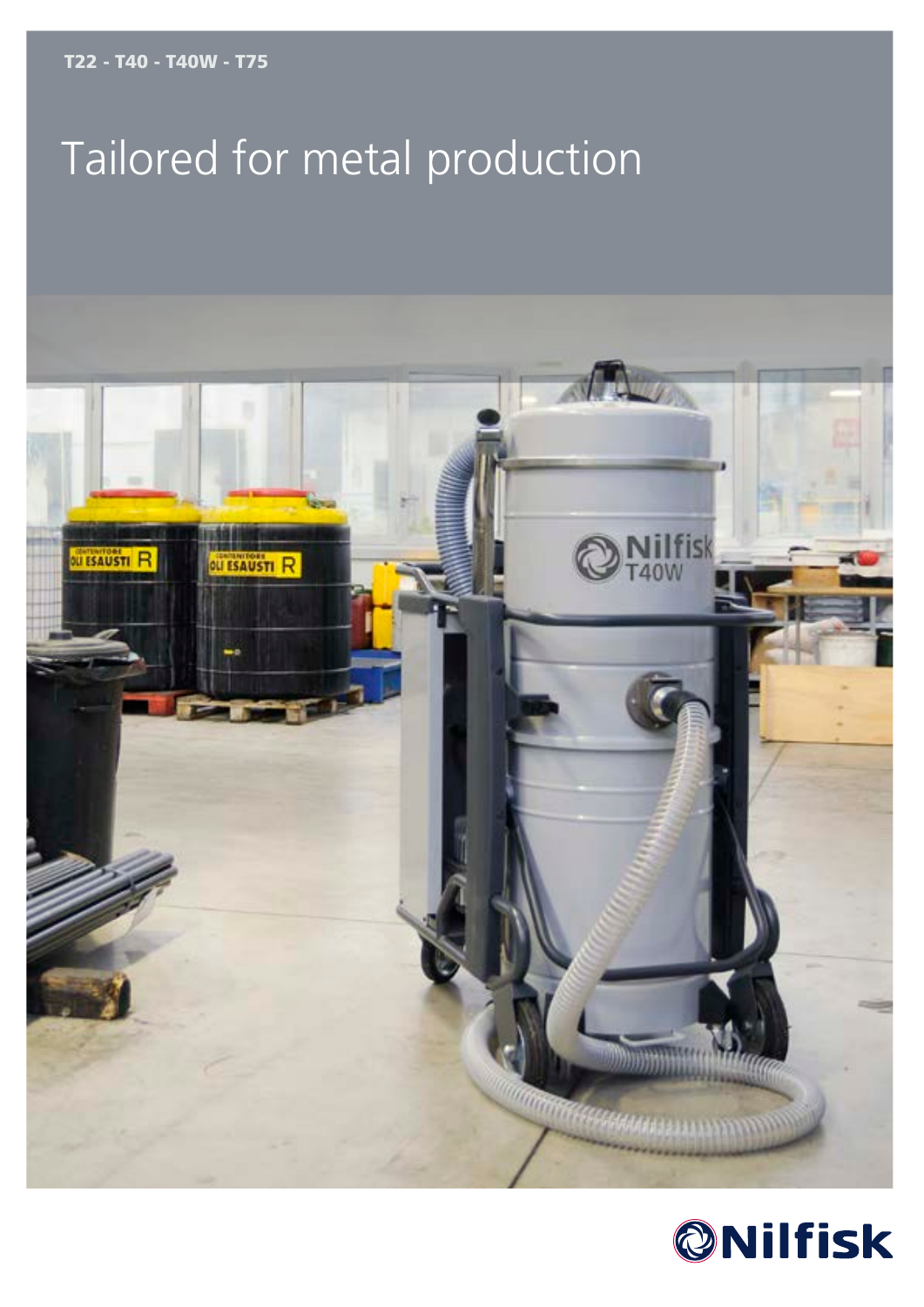







General cleaning **Contract Contract Contract Contract Contract Contract Contract Contract Contract Contract Contract Contract Contract Contract Contract Contract Contract Contract Contract Contract Contract Contract Contra**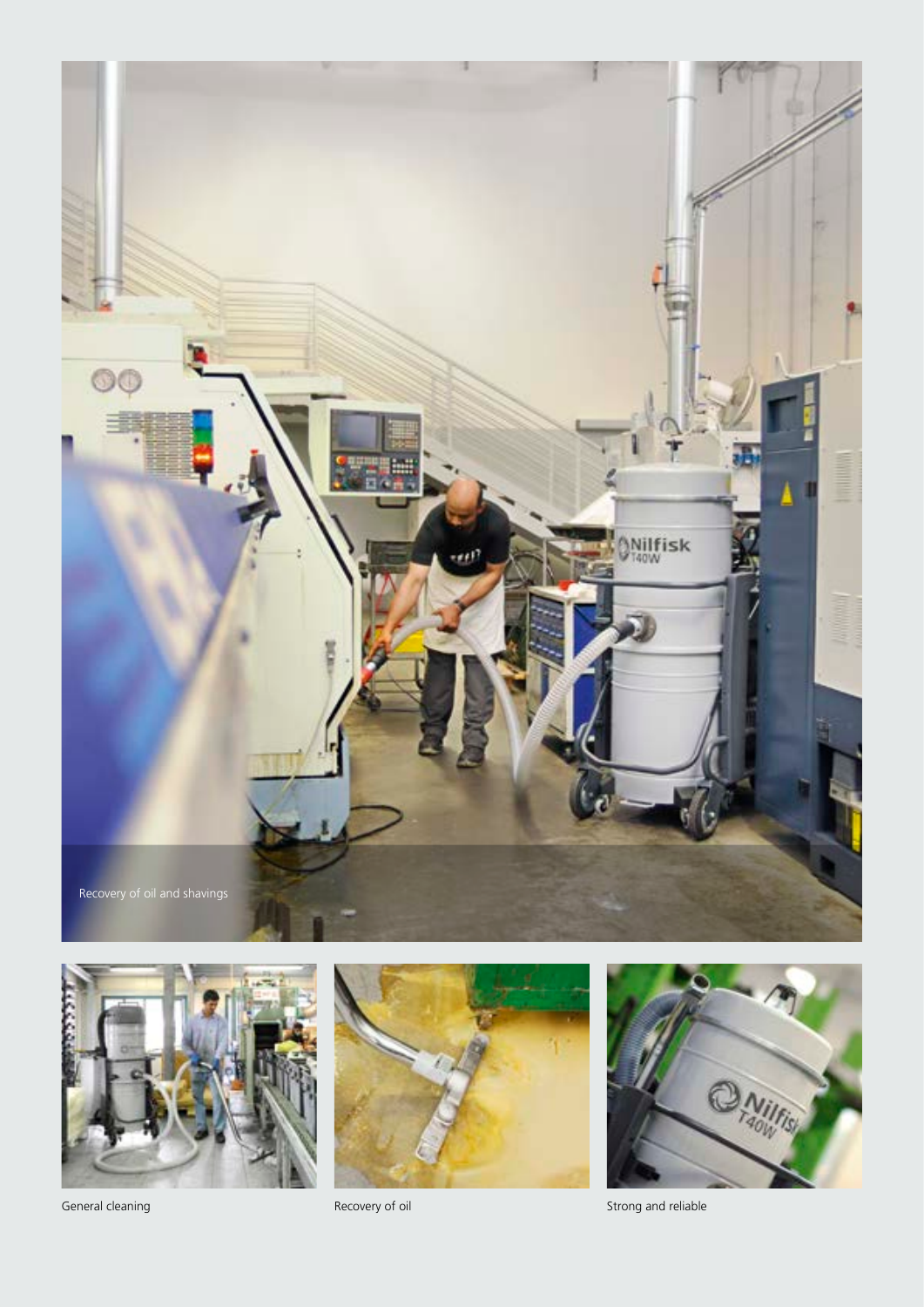### The "T" series. A new era in industrial vacuums

Strong, powerful, essential

The new threephase industrial vacuums T22, T40, T40W and T75 for wet and dry materials set a new standard in the heavy industry vacuum cleaning.

This new range is equipped with motors from 2,2 up to 7,5 kW, allowing users to choose the most suitable model for the different needs. In particular the 4 kW model is available with double stage side-channel blower connected in series for a greater vacuum (model T40) or connected in parallel for an highest airflow (T40W).

Metalworking, ceramics, food and chemical industries can now rely on industrial vacuums, designed according to their production requirements, for the cleaning and maintenance of the plants. The new vacuums are strong, powerful, essential and designed to work firstly with people and then with processing machines.

#### **Give a shape to your needs**

Models T22, T40, T40W and T75 have been designed following the requests of production companies:

- · a large filter area for the collection of very fine dust (class "L" and "M" filters)
- · HEPA H14 absolute filter to assure an healthier working environment
- · big wheels, 2 castors with brakes and an ergonomic handle to easily move the vacuum
- · Longopac® to collect the material in an "endless" bag (version GU FM)
- · manual filter shaker and manometer to check filter efficiency
- · reliable side-channel blower, needing no maintenance.

Choosing Nilfisk means choosing quality, the widest accessories range, the warranty of an international brand and 30 years of experience with manufacturing companies.